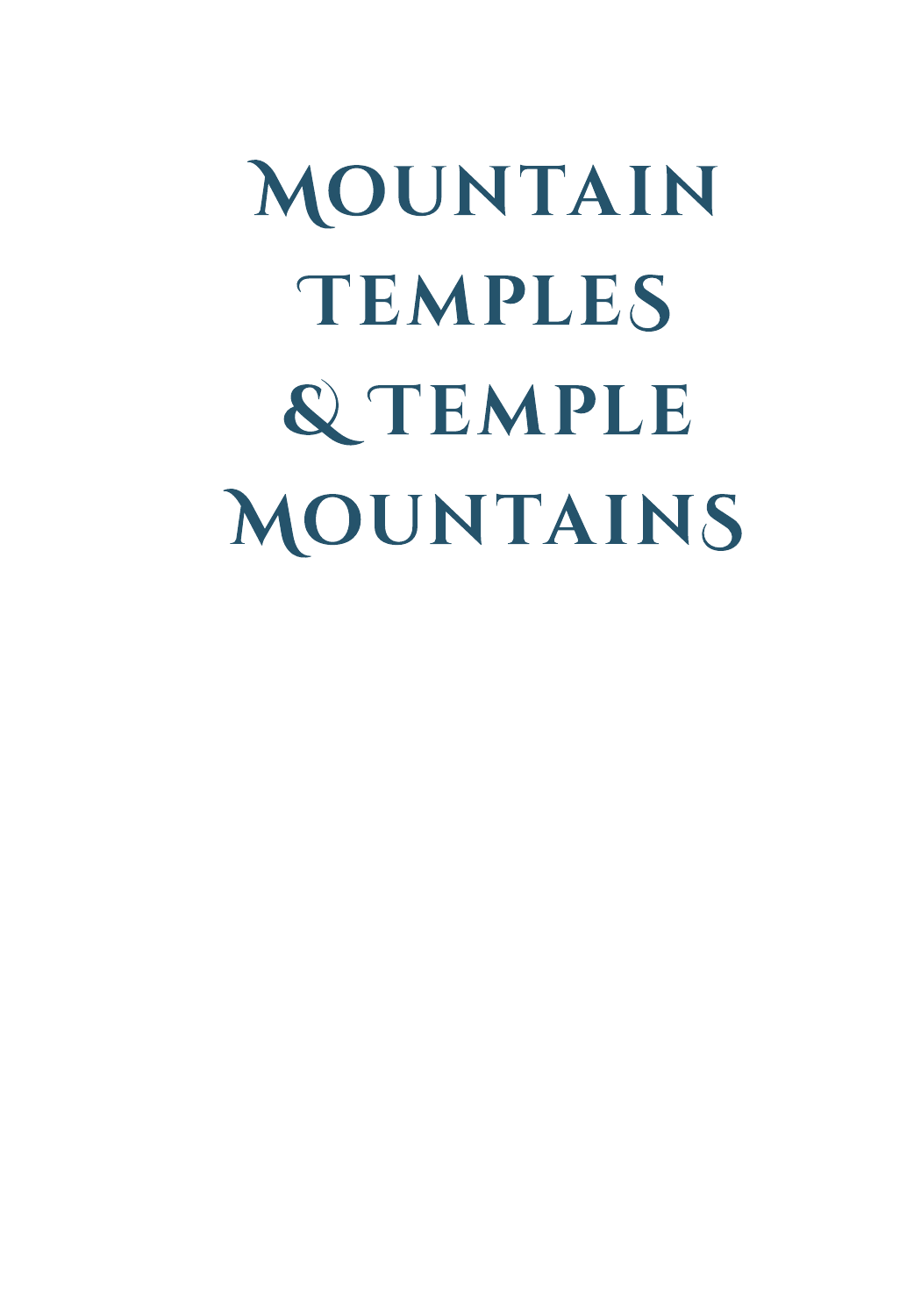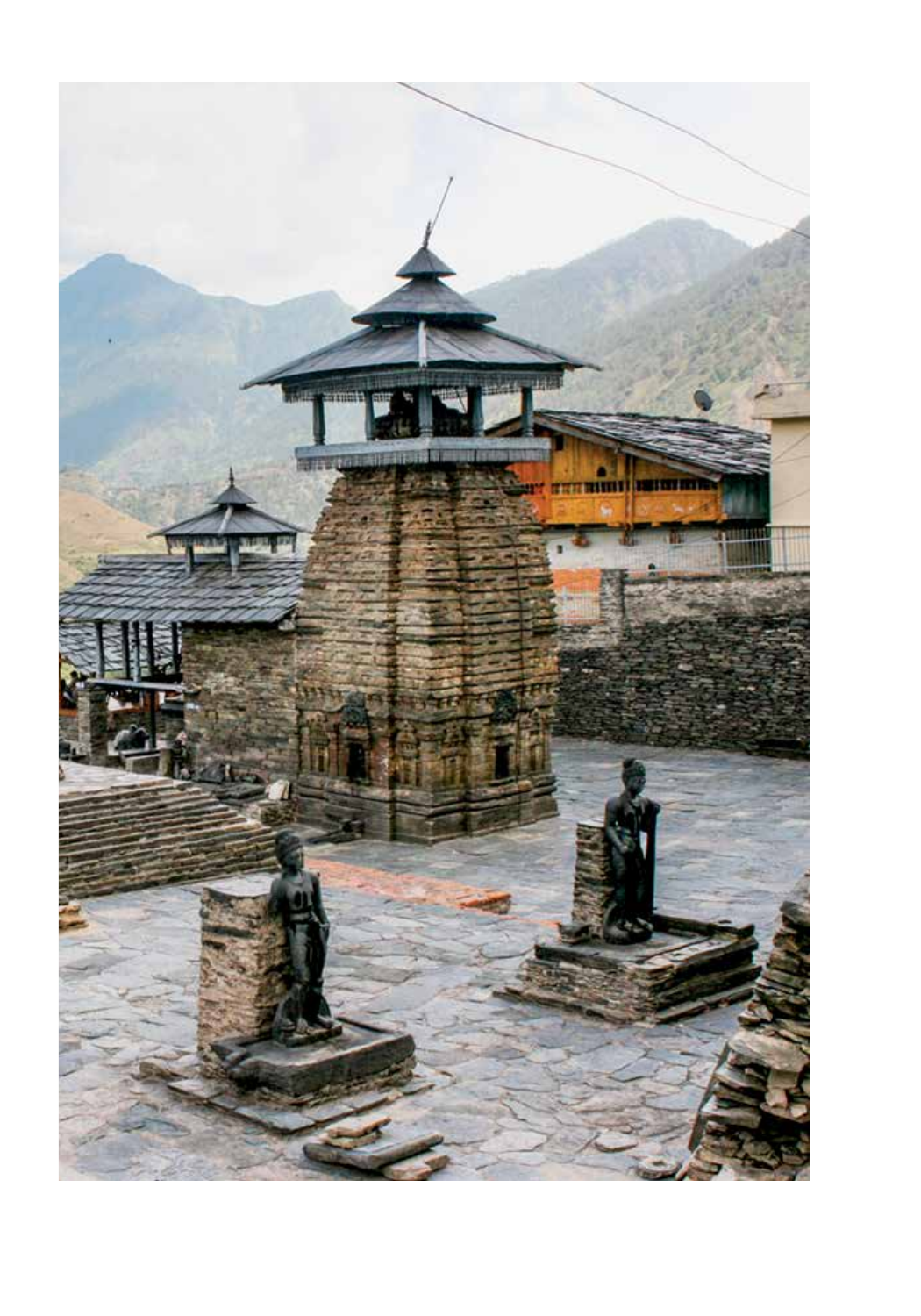# MOUNTAIN TEMPLES **& TEMPLE** MOUNTAINS

**Architecture, Religion, and Nature in the Central Himalayas**

### **Nachiket Chanchani**

University of Washington Press,

**SEATTLE** 



NEW DELHI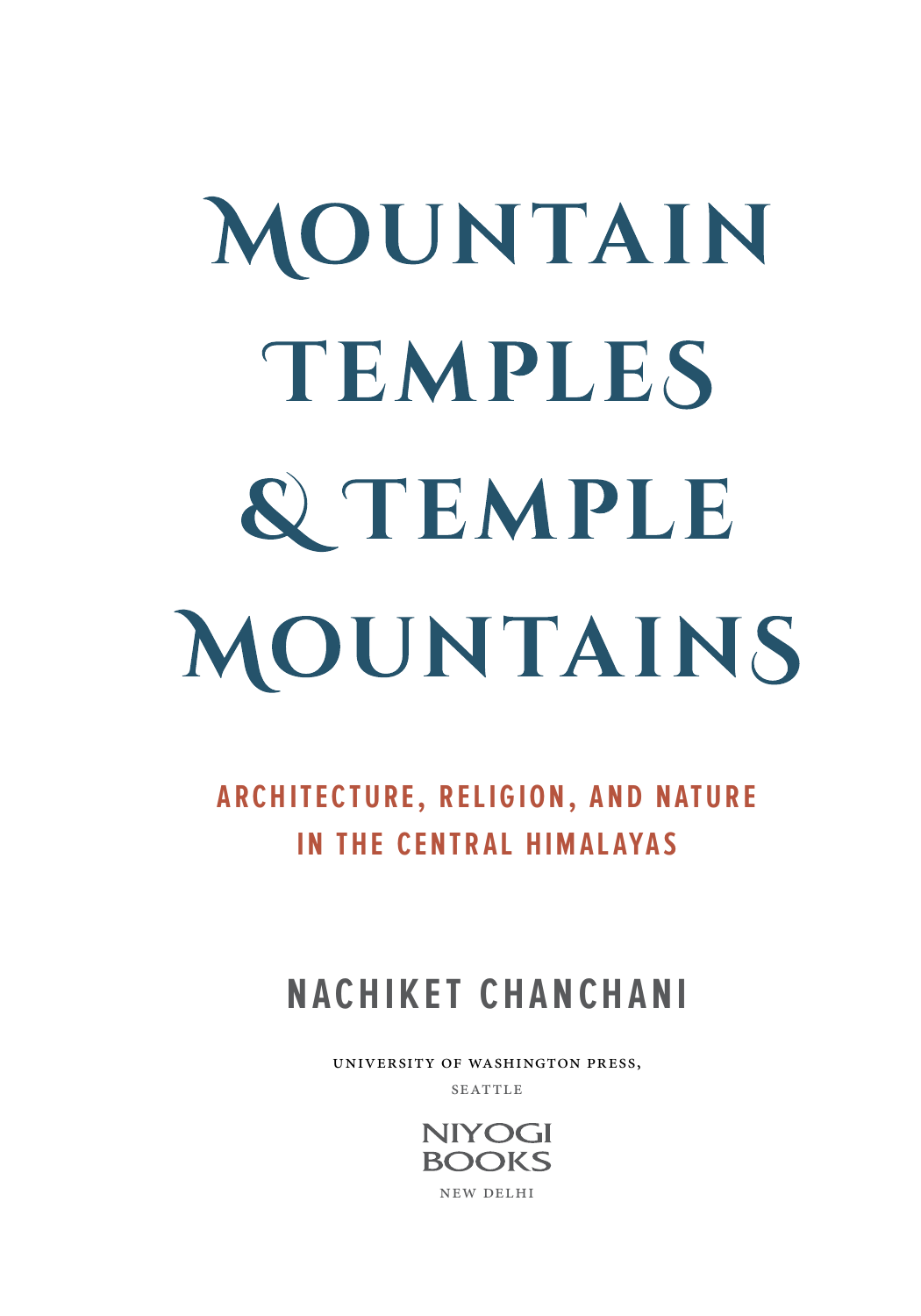Copyright © 2019 by the University of Washington Press Library of Congress Cataloging-in-Publication Data LC record available at https://lccn.loc.gov/2018012494 First South Asian Edition, 2021

Published by **NIYOGI BOOKS** Block D, Building No. 77, Okhla Industrial Area, Phase-I, New Delhi-110 020, INDIA Tel: 91-11-26816301, 26818960 Email: niyogibooks@gmail.com Website: www.niyogibooksindia.com

design: Katrina Noble

Jacket illustration: Detail of *Shiva Carrying the Corpse of Sati on His Trident*. India, Himachal Pradesh, Kangra, ca. 1800. Opaque watercolor and gold on paper.  $11\frac{1}{2} \times 16$  in. Los Angeles County Museum of Art (LACMA).

All interior photographs, figures, and maps are by the author unless otherwise noted. The frontispiece pictures a *latina* temple, ca. 750, at Lakhamandal, Uttarakhand.

#### ISBN: 978-93-91125-13-4

All rights are reserved. No part of this publication may be reproduced or transmitted in any form or by any means, electronic or mechanical, including photocopying, recording or by any information storage and retrieval system without prior written permission and consent of the Publisher.

Printed at: Niyogi Offset Pvt. Ltd., New Delhi, India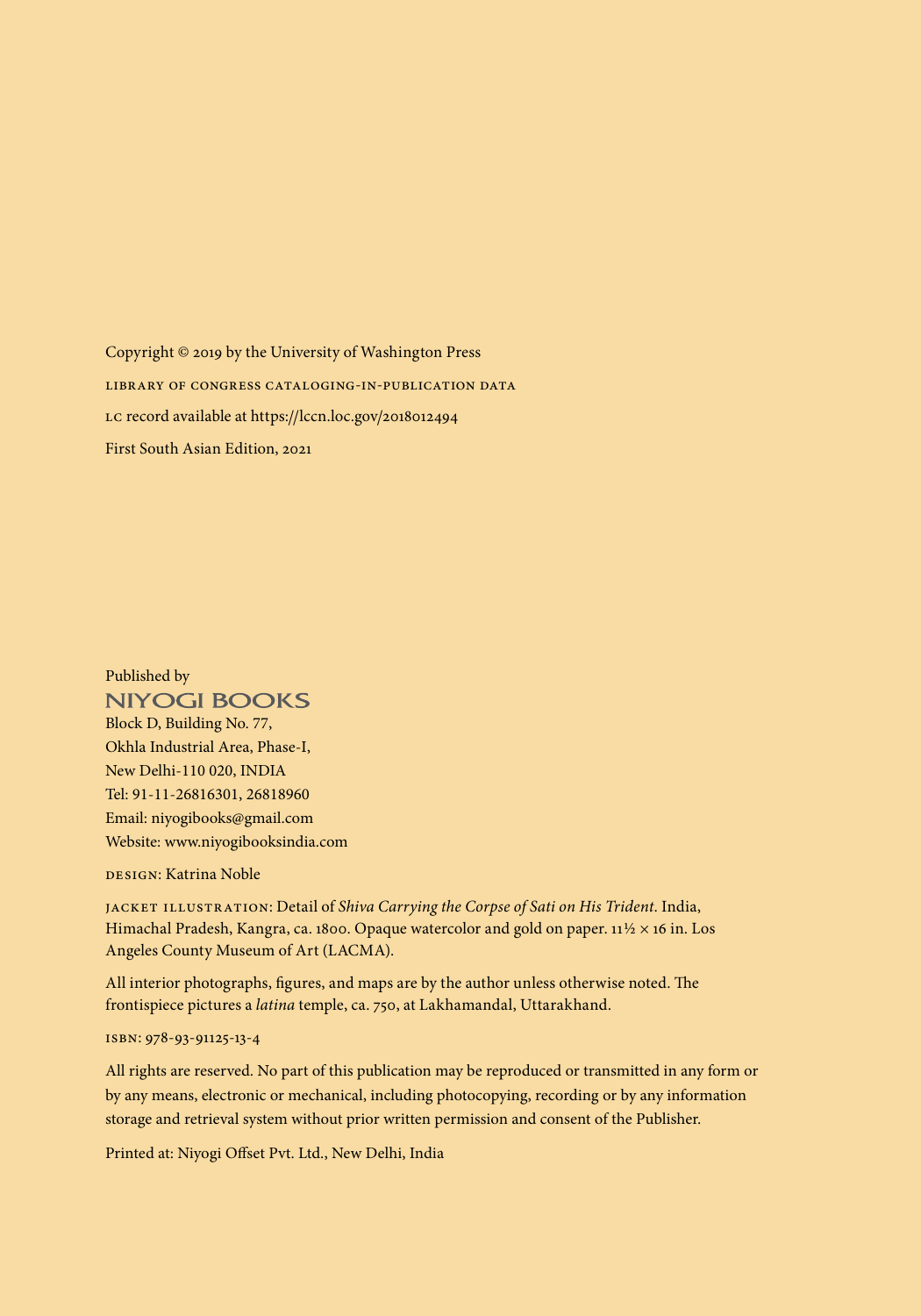For my parents Swati and Rajiv Chanchani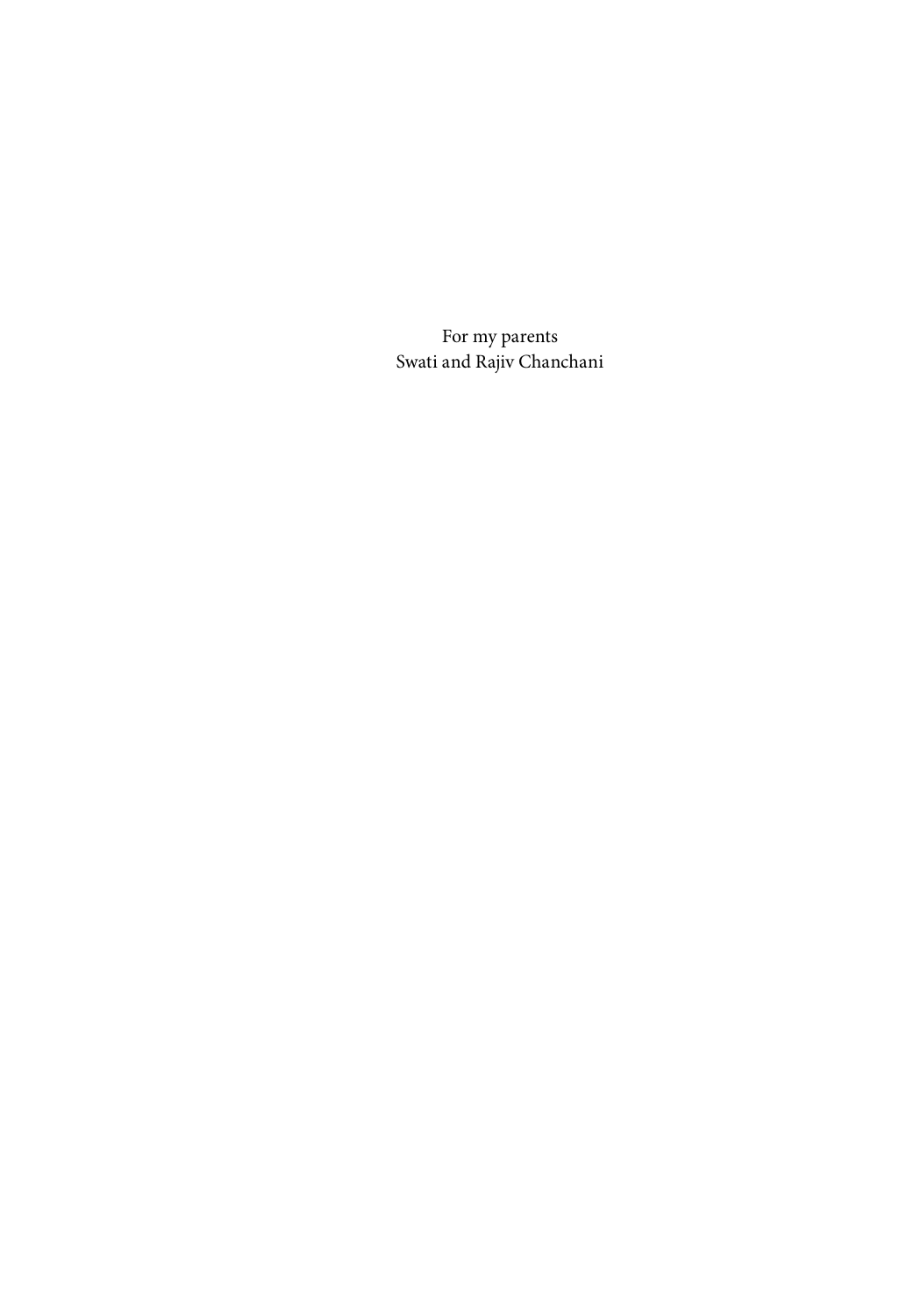Rightly do they call your immovable form Viṣṇu, for your middle is the support of all beings, moving and unmoving. *Kumārasaṃbhava* 6.67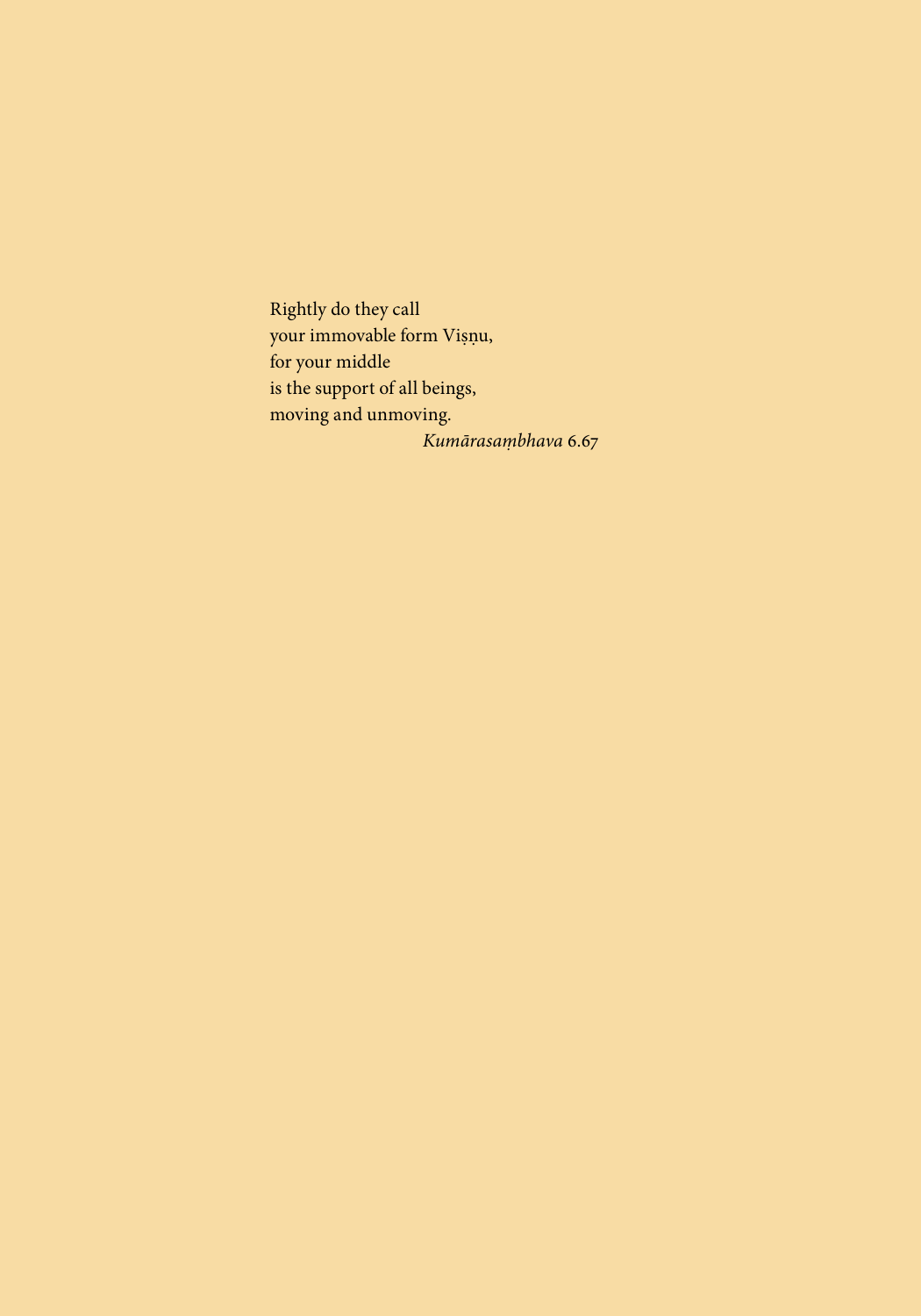#### **CONTENTS**

Acknowledgments ix Note on Transliteration xiii

INTRODUCTION 3

CHAPTER 1 Headed to the Himalayas 25

CHAPTER 2 Gateways and Guardians 45

CHAPTER 3 Śaiva Ascetics and Kings in a Flaming Forest 75

CHAPTER 4 Great Temples and Little Kingdoms along the Vishnu Ganga River 113

> CHAPTER 5 New Seekers and Settlers 143

> > Conclusion 173

Appendix: Temple Sites in India's Central Himalayas 199 Glossary of Key Architectural Terms 209 Notes 213 Bibliography 239 Index 257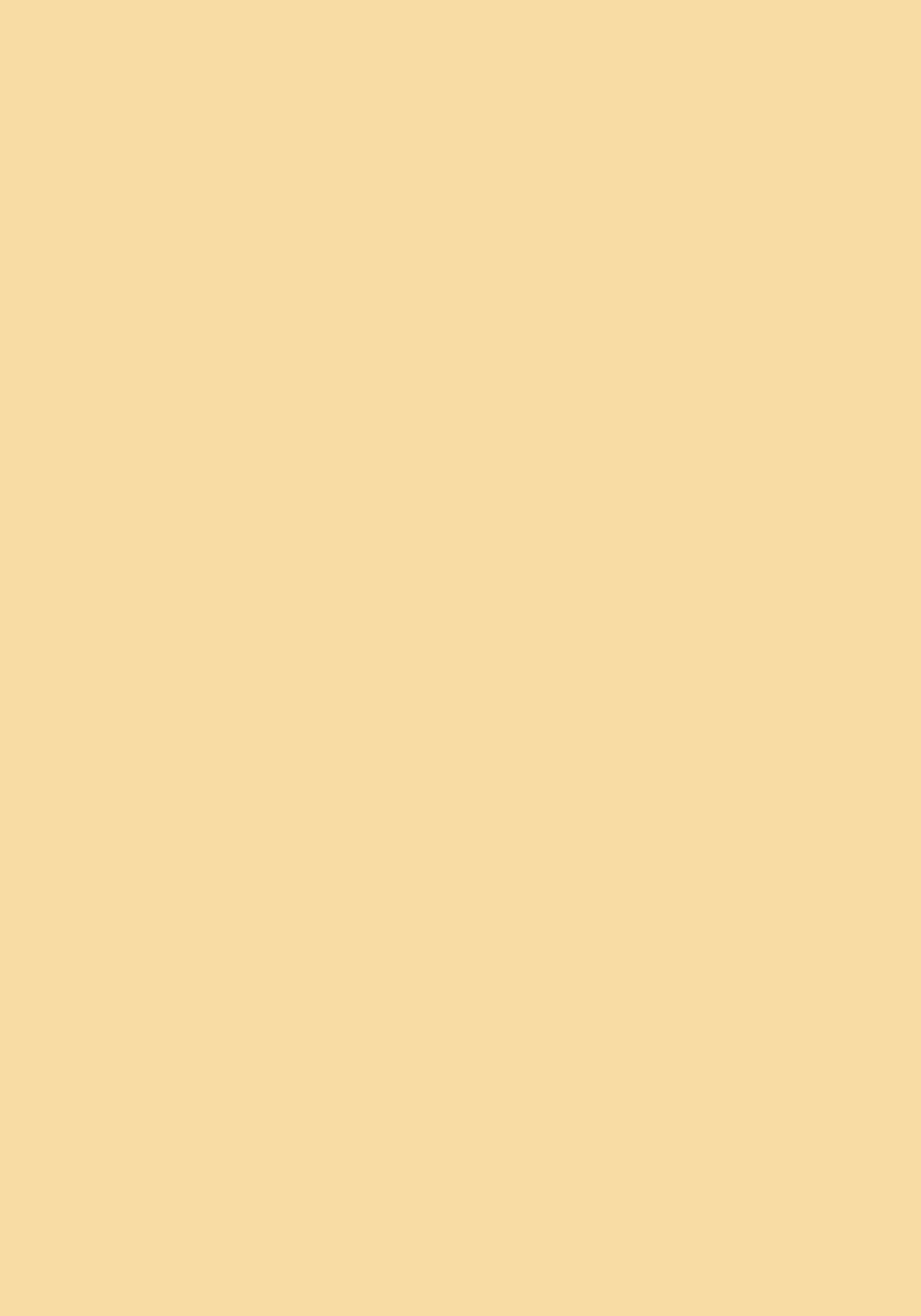#### **ACKNOWLEDGMENTS**

It is a pleasure to acknowledge the individuals and institutions who have made this book possible. By giving me the opportunity to create an archive of Stella Kramrisch's papers, Darielle Mason helped shaped my interest in Indian and Himalayan art. She also introduced me to her teacher Michael W. Meister and to his profound scholarship. I am grateful to Michael for first leading me to mountain temples and temple mountains and for teaching me to read monuments and see texts. I would also like to thank Romila Thapar for teaching me to see the past as present and for interrogating my reading of diverse genres of Sanskrit texts. My special thanks to Deven Patel for imparting expert training in the fundamentals of Sanskrit language and for his steadfast support. I fondly remember the late M. A. Dhaky, who affectionately showed me how to coordinate the archaeological record with the textual evidence, answered numerous questions, and gave me an important unpublished manuscript. For their roles as inspiring educators, I thank Frederick Asher, Catherine Asher, Partha Chatterjee, Tapati Guha-Thakurta, Laura Hilton, Rhoda Van Tassel, and Richard Williamson. I have also learned a great deal from Crispin Branfoot, Ashok Das, Dayita Datta, Debra Diamond, Saryu Doshi, Devangana Desai, Suresh Dubey, Adam Hardy, Claire Harris, Deborah Klimburg-Salter, Nancy Mickelwright, Prayag Raj Sharma, Snehal Shah, Frederick Smith, A. Srivathsan, Nancy Steinhardt, Babu Suthar, Theodore Riccardi, Walter Spink, Tamara Sears, and Woodman Taylor.

Residents of the Indian and Nepal Himalayas—too many to list here—led me through glens and meadows to commemorative markers, gatehouses, sculptures, temples, and water-resource structures erected in centuries past. En route they regaled me with legends of their gods and guardians. Gautam Sengupta permitted me to measure and photograph monuments and sculptures protected by the Archaeological Survey of India (ASI). I am also grateful to many other ASI officers for facilitating my work. Rakesh Tewari shared recollections of his pioneering village-to-village surveys. He also allowed me to examine reserve collections of the Uttar Pradesh State Museum in Lucknow. Hari Chauhan permitted me to photograph sculptures in the State Museum in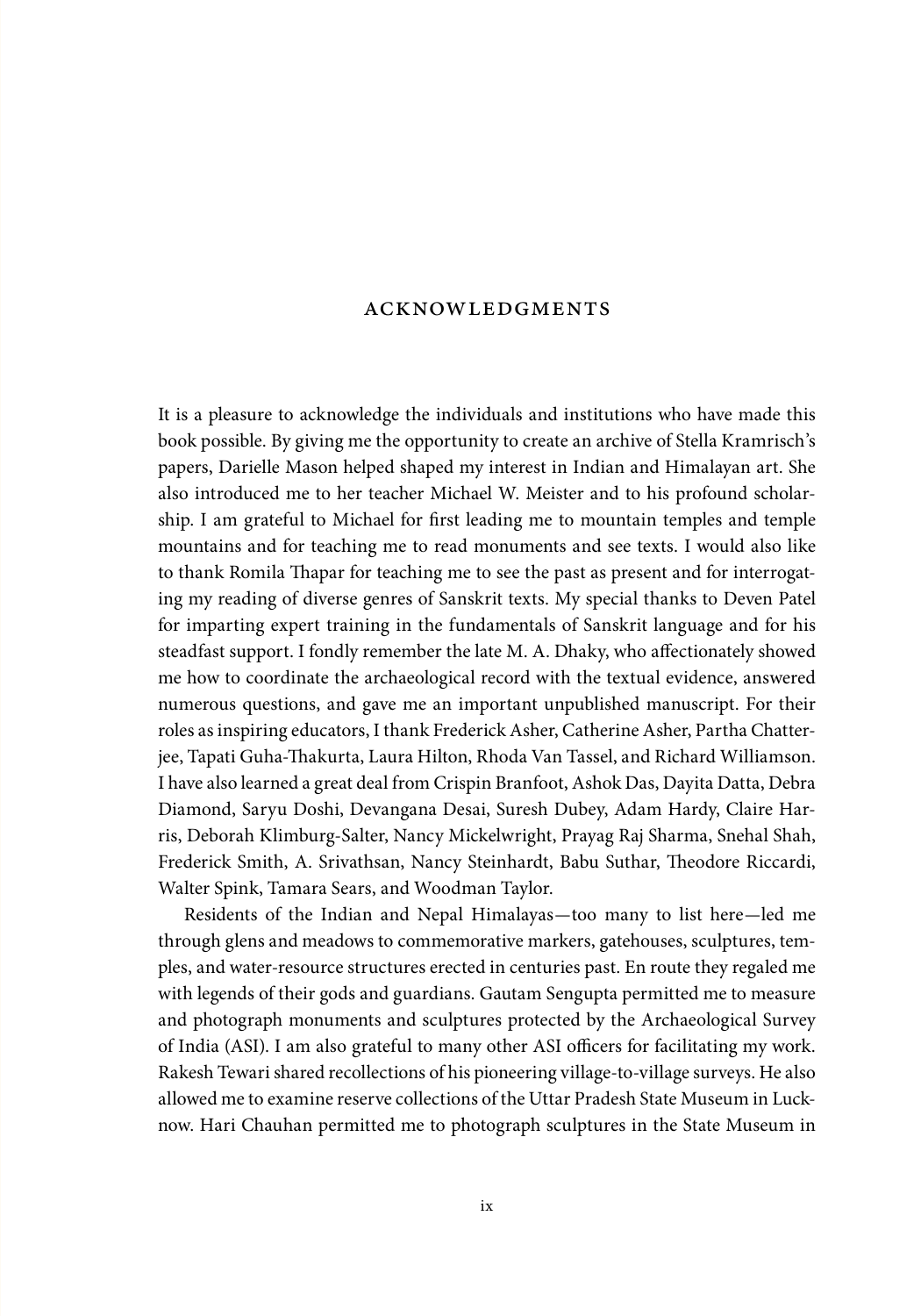Simla. At the L. D. Institute of Indology in Ahmedabad, Ratan Parimoo unfurled a medieval scroll for me.

Field research for this project was made possible by grants awarded by the Akshara Foundation, Asian Cultural Council, and University of Pennsylvania. A fellowship from the J. Gonda Foundation at the Royal Netherlands Academy of Arts and Sciences allowed me to finish writing the book at the International Institute for Asian Studies, Leiden. The Office of the Dean of the College of Literature, Science, and Arts and the guardians of Freer Fund at the University of Michigan contributed subvention funds. Kevin Carr, Paroma Chatterjee, Elizabeth Sears, Jennifer Robertson, and my other colleagues at the University of Michigan offered guidance.

For inviting me to present some of my findings at their institutions and for constructive feedback I thank Sangeeta Dasgupta, R. Mahalakshmi, and Kumkum Roy at Jawaharlal Nehru University, Nii Quarcoopome at the Detroit Institute of Arts, Kapila Vatsyayan at India International Centre, Mahesh Rangarajan at the Nehru Memorial Museum and Library, Gabriela Krist at the Institute for Conservation and Restoration, Nira Wickramasinghe at Leiden University, Julia Hegewald at the University of Bonn, Sabyasachi Mukherjee at the Chattrapati Shivaji Maharaj Vastu Sangrahalaya, Kathleen Morisson at the University of Chicago, and Rashmi Poddar at Jnana-Pravaha.

Amit Itteyerah, Nidhi Khurana, Magali Rastogi, Dinesh Purohit, and Ruchin Soni enthusiastically joined field tours on short notice and helped make temple plans and elevations. Tapas Biala, James Lochtefeld, Michael Meister, and Thomas Pritzker generously shared photographs. Sally Bjork evaluated every photograph reproduced in this book and offered her expert opinions on print and digital media. Thanks are also due to the tolerant staff of the Smithsonian Institution's Arthur M. Sackler Gallery and the Freer Gallery of Art, Ashmolean Museum, British Library, Bodleian Library, the Center for Art and Archeology at the American Institute of Indian Studies, the Fisher Fine Arts Library at the University of Pennsylvania, the Philadelphia Museum of Art, Granger–Historical Picture Archive, Western Himalayan Art Archive, and Visual Resources Collections at the University of Michigan.

Frederick Smith gave me a draft of his work-in-progress translation of a chapter of the *Mahābhārata* and supported this project in myriad ways. Kalyan Kumar Chakravarty reminisced on the architecture of Gopaksetra. Alexis Sanderson and Gavin Flood pointed me to Tantric texts. Dirk Kolff shared his jottings on the unpublished diary of a European explorer who visited Kedarnath in the early nineteenth century. William Pinch freely provided insights on the activities of warrior-ascetics and trading pilgrims in early modern India. Biren Chatterjee helped me understand the geologic characteristics of rocks and minerals preferred by masons and metalsmiths. Gopal Rawat elucidated the abundance and distribution of coniferous trees in the Himalayas.

John "Jack" Stratton Hawley first encouraged me to approach the University of Washington Press. He has also asked penetrating questions and created occasions for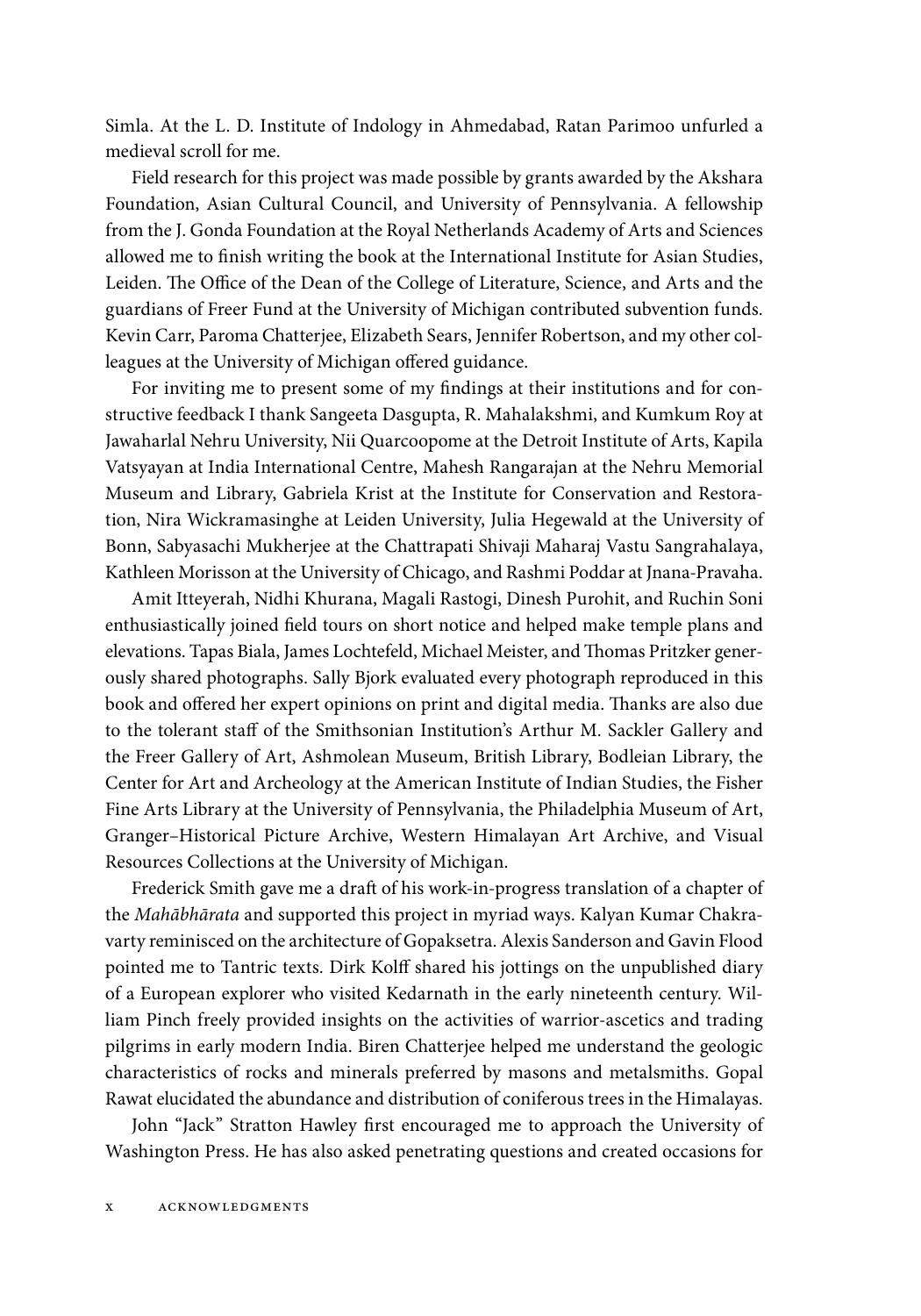me to articulate responses to them. Pika Ghosh and David Haberman read drafts of my manuscript on short notice and traveled to Ann Arbor on a frosty February day to offer critique and counsel. I am also grateful to Peter Bisschop for reading my manuscript and catching errors. Two anonymous external reviewers and Padma Kaimal, Kalyanakrishnan Sivaramakrishnan, and Anand Yang offered valuable advice on refining the project's analytic boundaries. Lorri Hagman, Julie Van Pelt, Laura Iwasaki, and the excellent editorial team at the University of Washington Press have steered me through the publication process and advocated for my work.

Lastly, it gives me special delight to express my gratitude to my friends and family. My friends have welcomed every visit and never failed to ask of the project's progress. My closest family—brother, father, mother, grandmothers, aunts, uncles, cousins—have made their homes into havens, whether in Bengaluru, Dehradun, Denver, Guwahati, Kolkata, Laguna Beach, London, Mumbai, Mussoorie, New Delhi, Plainsboro, Pune, and elsewhere. They have also opened new avenues for me, advised me at junctures, cleared obstacles, and cheered me on. I am indebted to them. I also miss my great-grandparents and grandfathers; they would all have been proud to see this day. My parents and brother, Pranav, have listened to my fleeting ideas and perennial obsessions, read drafts, assisted with photography, and aided with the presentation of maps. They have also reminded me to be just as attentive to the breath of the gods as to the songs of stones. With them I have climbed hills, crawled into caves, and debated past midnight. Put simply, without their high ideals, good judgment, and succor, this book would have not have seen the light of day. To Jahnabi, a loving thank you for your patience and thoughtfulness. You arrived near the end of this project, which is but a new beginning—of an extraordinary life that we are building together.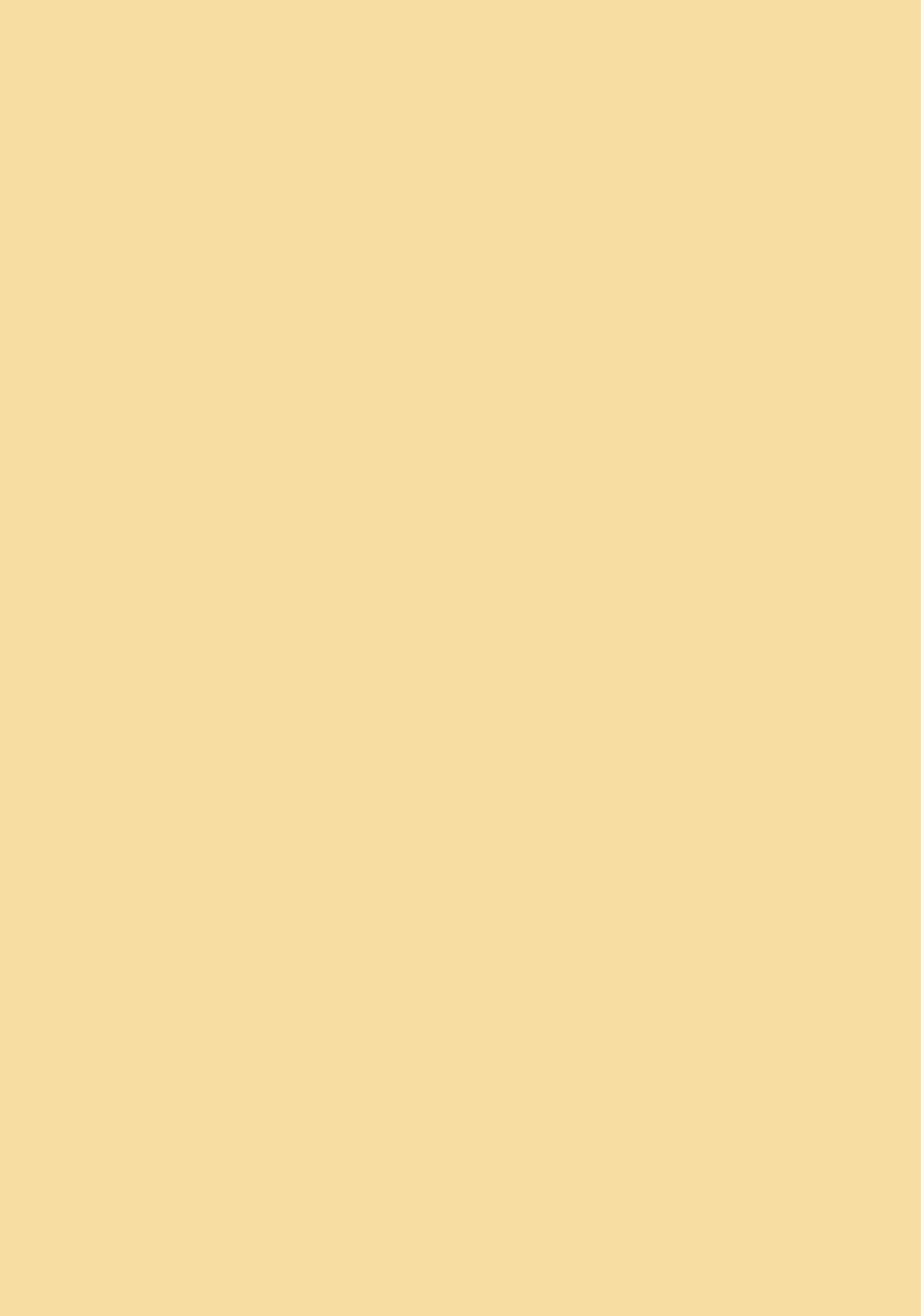#### Note on Transliteration

In this monograph, Sanskrit terms and ancient proper nouns—including names of historical characters, temples, mountain peaks, and cultural regions—have been transliterated using diacritical marks established by the IAST (International Alphabet of Sanskrit Transliteration) scheme. However, to facilitate readability, the names of modern personages, rivers, and toponyms have not been rendered with diacritical marks (e.g., "Sharma," Jatanganga, and "Rishikesh" rather than "Śarmā," Jaṭāgaṅgā, and "Hṛṣīkeśa") or Sanskritized (e.g., "Joshimath" rather than "Jyotirmaṭha"). Following custom, I do not Sanskritize the names of Sikh spiritual masters (e.g., Gobind Singh, rather than Guru Govinda Siṃha). Technical Sanskrit terms are translated briefly following their first usage (e.g., *mukhacatuṣkī*, four-pillared entry porch). A glossary of key architectural terms also appears at the end of the book. Although the northern mountain range is regarded as a singular entity in classical Sanskrit literature, I follow modern academic convention and popular usage and generally use the plural spelling (Himalayas). I use the singular "Himālaya" only when referring to it as an anthropomorphic character, as Kālidāsa, the great fifth-century poet, self-consciously did in his courtly poems. Today, Hardwar city is also called "Haridwar" (The City of Hari, i.e., of the Hindu god Viṣṇu). I use the latter spelling only when referring to the city in relation to the efforts of Viṣṇu's devotees to make it their own.